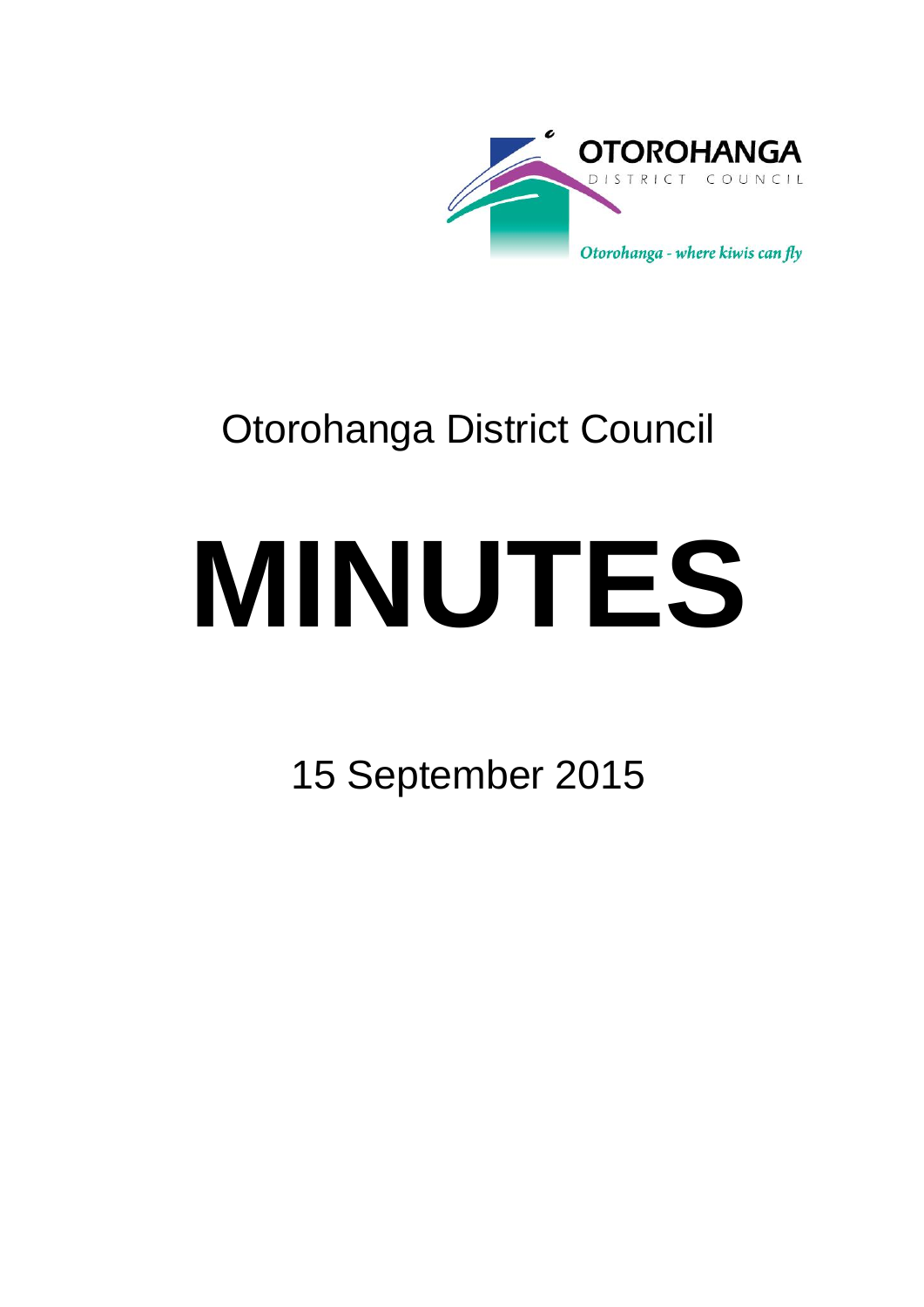#### **OTOROHANGA DISTRICT COUNCIL**

15 September 2015

Minutes of an ordinary meeting of the Otorohanga District Council held in the Council Chambers, Maniapoto St, Otorohanga on Tuesday 15 September 2015 commencing at 10.03am.

### **MINUTES**

Minutes are unconfirmed and subject to amendment at the next meeting of Council.

#### **ORDER OF BUSINESS:**

| <b>ITEM</b>            | <b>PRECIS</b>                                                                              | <b>PAGE</b> |
|------------------------|--------------------------------------------------------------------------------------------|-------------|
| <b>PRESENT</b>         |                                                                                            | 1           |
| <b>IN ATTENDANCE</b>   |                                                                                            | 1           |
| <b>APOLOGIES</b>       |                                                                                            |             |
| <b>OPENING PRAYER</b>  |                                                                                            |             |
|                        | <b>ITEMS TO BE CONSIDERED IN GENERAL BUSINESS</b>                                          | 1           |
|                        | <b>CONFIRMATION OF MINUTES - 18 AUGUST 2015</b>                                            |             |
| <b>REPORTS</b>         |                                                                                            |             |
| Item $240$             | OTOROHANGA COMMUNITY BOARD MINUTES 27 AUGUST 2015                                          |             |
| Item $241$             | DRAFT MANAGEMENT ACCOUNTS FOR THE PERIOD ENDING 30 JUNE<br>2015                            | 2           |
| Item $243$             | <b>HAMILTON &amp; WAIKATO TOURISM END OF YEAR REPORT</b>                                   | 3           |
| Item $242$             | BUILDING (EARTHQUAKE PRONE BUILDINGS) AMENDMENT BILL                                       | 4           |
| Item $244$             | APPLICATION FOR TEMPORARY ROAD CLOSURE - HAMILTON CAR<br>CLUB - KAIMANGO ROAD RALLY SPRINT |             |
| Item $245$             | ODC MATTERS REFERRED FROM 18 AUGUST 2015                                                   | 6           |
| <b>GENERAL</b>         |                                                                                            | 6           |
| <b>MEETING CLOSURE</b> |                                                                                            |             |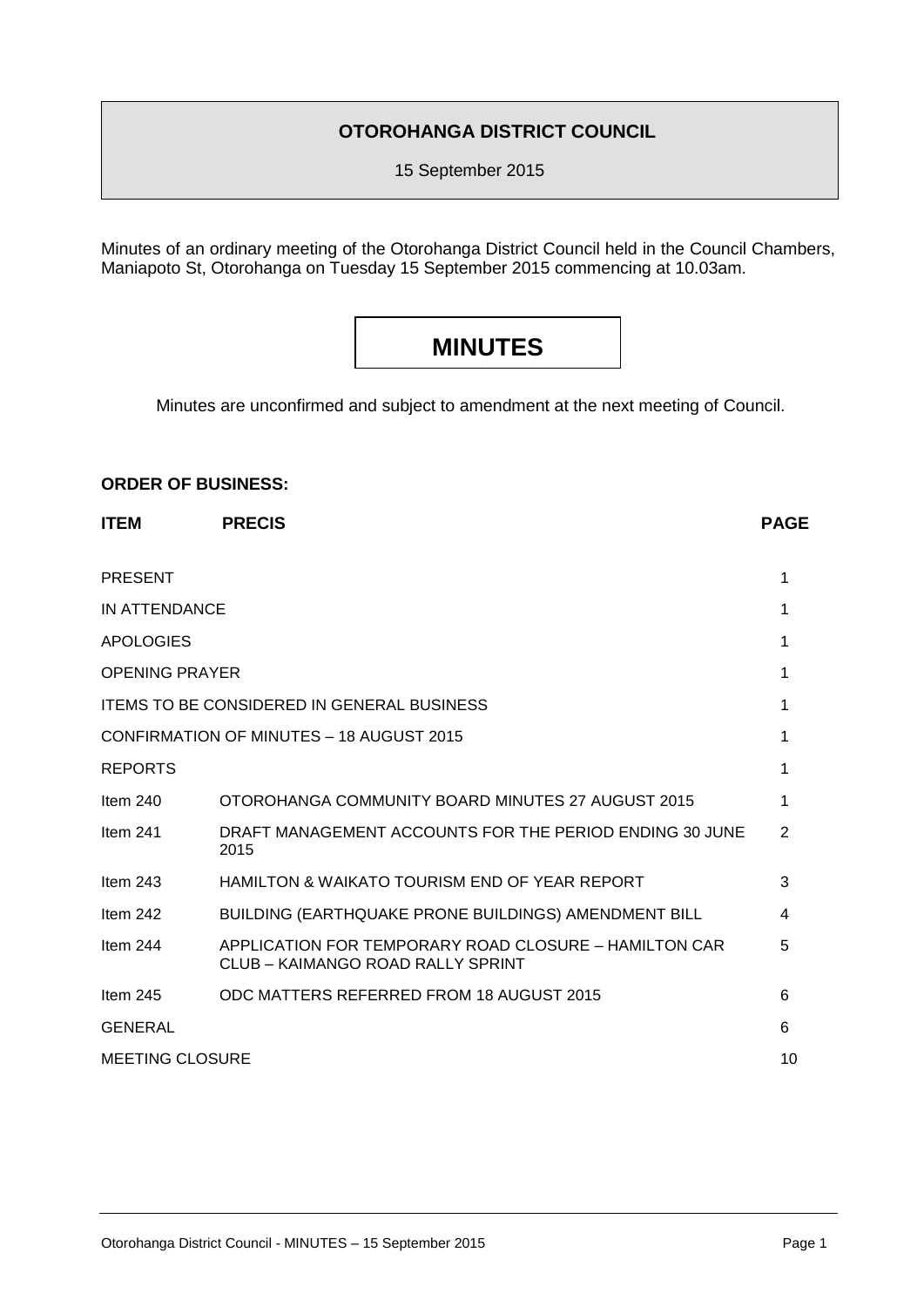#### **PRESENT**

Mr MM Baxter (Mayor), Crs, RA Klos, RM Johnson, KC Phillips, DM Pilkington (Deputy Mayor), RJ Prescott, PD Tindle and AJ Williams.

#### **IN ATTENDANCE**

Messrs DC Clibbery (Chief Executive), GD Bunn (Finance & Administration Manager), AR Loe (Environmental Services Manager), RH Brady (Engineering Manager), B O'Callaghan (District Accountant) and Mrs A Burdon (Executive Assistant).

#### **OPENING PRAYER**

Cr Phillips read the Opening Prayer.

#### **CONFIRMATION OF MINUTES – 18 AUGUST 2015**

**Resolved** that the minutes of the meeting of the Otorohanga District Council held on 18 August 2015, as previously circulated, be approved as a true and correct record of that meeting.

#### **Cr Klos / Cr Pilkington**

#### **MATTERS ARISING**

#### **KAWHIA COMMUNITY BOARD MINUTES**

Item 229, page 2, Cr Pilkington advised that the Kawhia Community Board Chairperson requested the following change, 'ODC acknowledges and applauds the Kawhia Primary School in appealing its decile review rating by the Ministry of Education with support from the community. This has achieved a much better outcome for the school with the new decile rating resulting in more funding'.

#### **WIFI HOTSPOT**

His Worship advised that he has spoken to the Community Facilities Officer, Ms Dianne Hooker, who is following this matter up on a regular basis.

#### **AROHENA SCHOOL**

Cr Klos advised that the School has now been connected to the Ultra-fast Broadband so all has been sorted. His Worship advised he had spoken to local MP Barbara Kruiger regarding this matter

#### **REPORTS**

#### **Item 240 OTOROHANGA COMMUNITY BOARD MINUTES 27 AUGUST 2015**

#### **Discussion**

#### **GARDEN COMPETITION**

Cr Klos queried whether any canvassing had taken place before the competition was cancelled. Cr Prescott advised that no canvassing occurred. He said this was because, from an organisational point of view, there were less and less gardens being presented with the same people winning each year. Cr Prescott advised that a new category was included last time 'Invited to View' but no one entered despite this being advertised.

#### **RD 1**

Cr Klos queried whether RD 1 could perceive that Council is picking on them. Cr Tindle advised that the situation is now resolved. Cr Phillips advised that RD 1 have completely changed their loading/unloading system which appears to be working very well. It is a good result and far safer.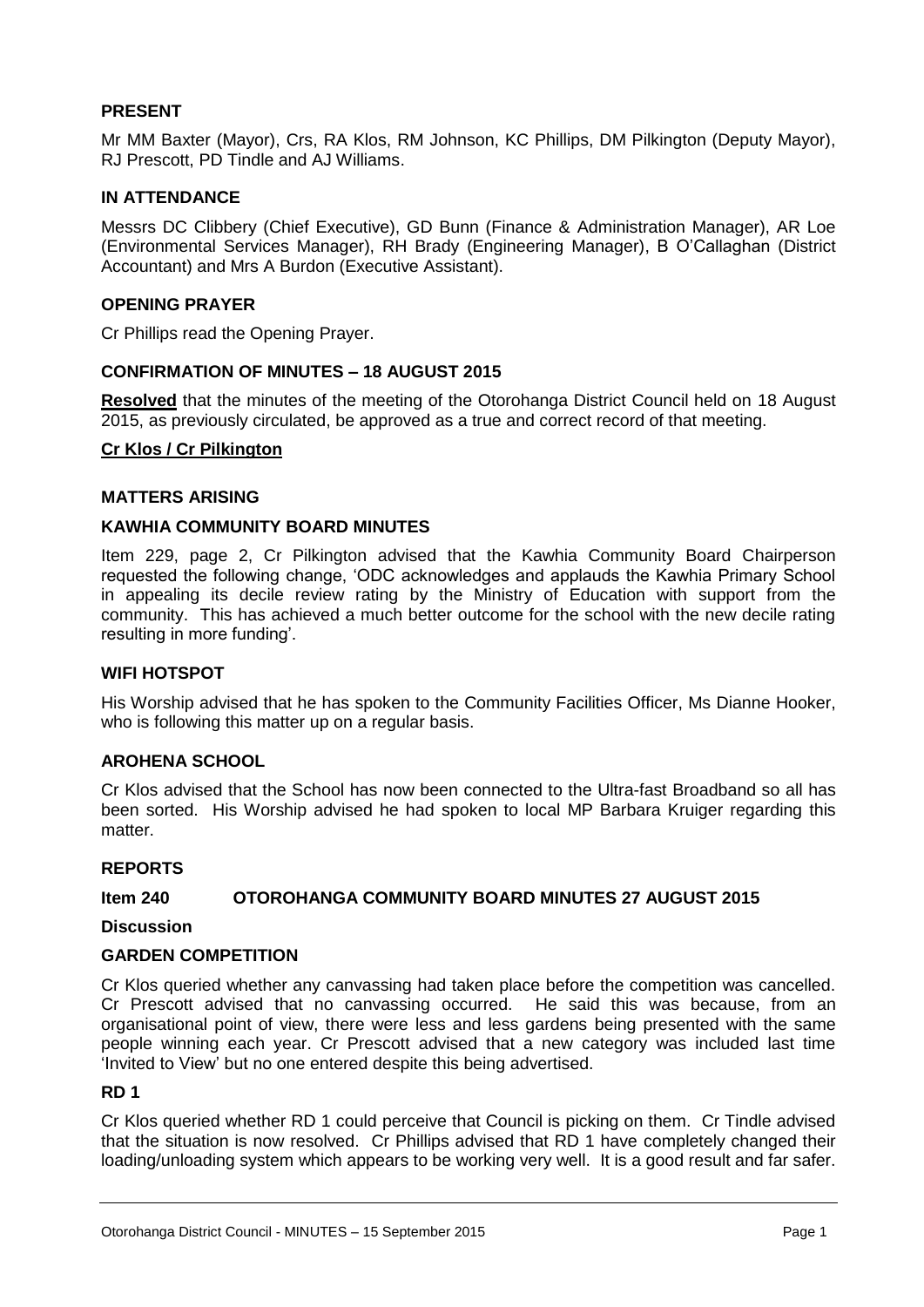#### **OTOROHANGA COMBINED CHURCHES LIGHT PARTY**

Cr Phillips queried whether this group needed to request permission to use Windsor Park. The Chief Executive advised that if they wanted to have exclusive occupation, this was advisable. He said it does no harm to ask and Council would almost always give permission. Cr Pilkington said they were just covering their bases.

#### **LAKE HUIPUTEA AREA**

Cr Phillips queried whether the improvements were continuing. The Chief Executive advised that Council has developed positive relationships with the land owners and developments are moving forward.

#### **MAIR STREET**

Cr Phillips queried whether the sale of Mair St had been completed. The Chief Executive advised that the sale was completed and Council has now received its share of the funds.

#### **COMMUNITY ROAD CLOSURE**

Cr Johnson queried whether it was worth having a regular road closure of an area in the Otorohanga CBD in place so that any group could use part of the road without seeking permission. Cr Prescott advised that groups use the area between the Otorohanga Club and McKenzie Strawbridge Accountants so a road closure is not needed.

#### **Resolved**

That the minutes of the meeting of the Otorohanga Community Board held on 27 August 2015 be received.

#### **Cr Prescott / Cr Tindle**

#### **Item 241 DRAFT MANAGEMENT ACCOUNTS FOR THE PERIOD ENDING 30 JUNE 2015**

#### **Discussion**

Crs Klos, Tindle and Johnson advise they had not received hard copies of the Draft Management Accounts. Cr Pilkington advised that previously it was requested that Councillors receive hard copies of all large documents, and in a timely manner. Cr Philips advised that the accounts in the portal were very easy to read, but were difficult to down load or print.

#### **ENVIRONMENTAL SERVICES MANAGER**

The Environmental Services Manager left the meeting at 10.36am and returned at 12noon.

#### **SOCIAL HOUSING**

The Chief Executive reported that Whakatane had recently relinquished their Housing for the Elderly units to a private Social Housing provider. He said this is something that Council might consider in the future.

#### **Resolved**

That the Draft Management Accounts for the period ended 30 June 2015 be received.

#### **His Worship / Cr Pilkington**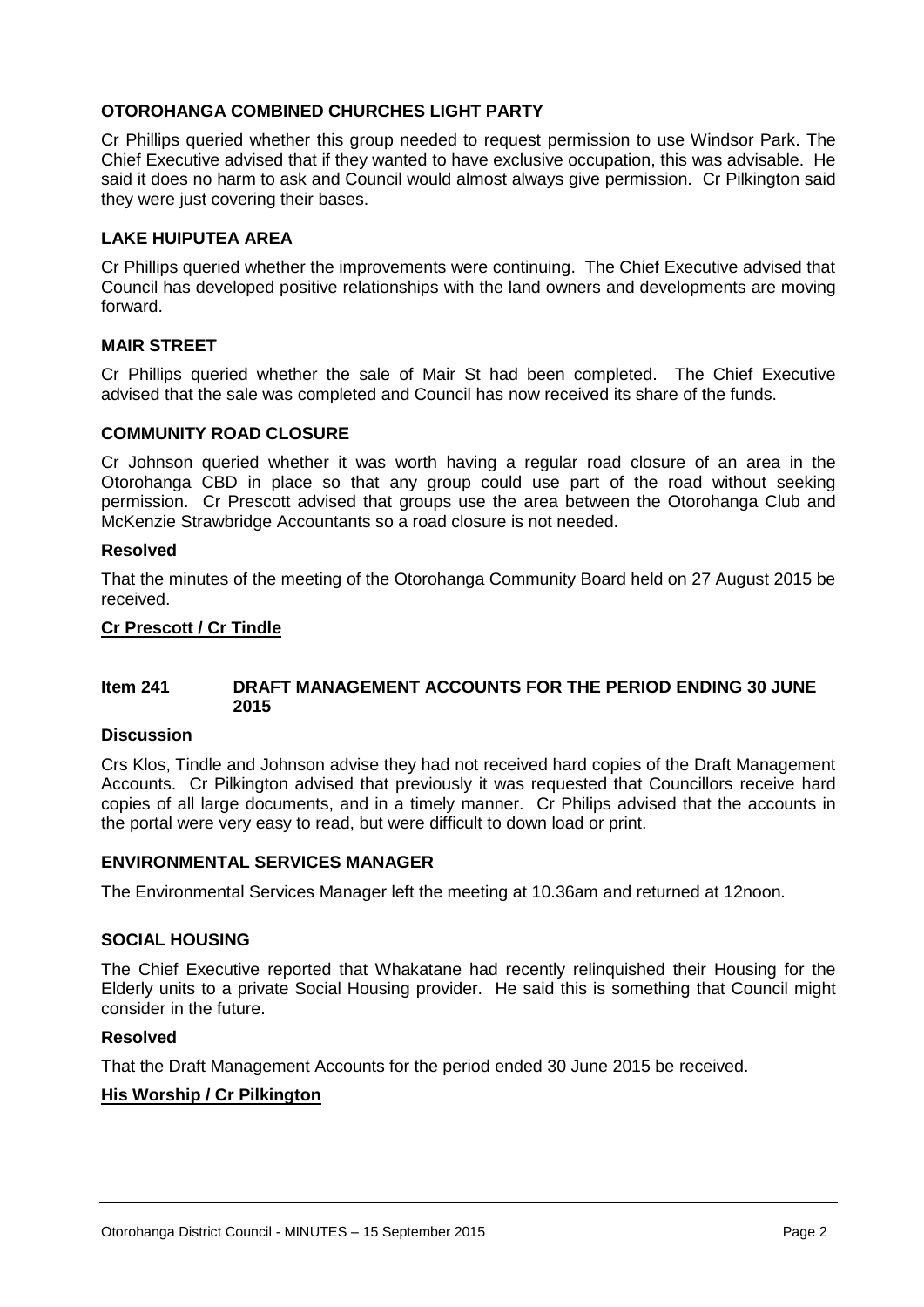#### **Item 243 HAMILTON & WAIKATO TOURISM END OF YEAR REPORT**

#### **Discussion**

Hamilton & Waikato Tourism (HWT) Chief Executive, Ms Kiri Goulter, HWT Director Mr Don Scarlett, and Mrs Liz Cowan attended the meeting. Mr Scarlett thanked Council for in the past including HWT in their Long Term Plan (LTP), and for the increased funding for the new Tourism Strategy. He said the partnership collobration is very effective. It is great for Otorohanga and for Waikato as a region. His Worship advised that there had been considerable discussion before a decision was made but Council was confident HWT would make good use of the additional funding.

Ms Goulter advised that the tourism sector is currently in very good heart. It has been seen in the general media that the industry has had strong growth over the past  $6 - 18$  mths after a previous difficult five years; now having 3 million international visitors per year. It is good to see this increased growth.

Ms Goulter advised that the public/private sector partnership is working very well. It is pleasing that all seven Councils included increased funding for HWT in their LTP's.

Ms Goulter reported that the website platform has had a major update and as from July can now be maintained in house. It is encouraging to see this now being widely viewed.

Ms Goulter advised that Hamilton does not have a lot of experiences for visitors in the city to spend their money on due to most activities being free. There is a lot of shopping and eating experiences but not a lot of anything else. She said that HWT are working on this with them. Statistics show that visitors are spending their first and last nights in Hamilton but not those night between. Ms Goulter also advised that it has been identified that growth to visitor nights to Hamilton is restricted because of the lack of hotels. If there were one or two more hotels, this would increase numbers significantly.

Ms Goulter then presented the HWT District Activity Report for July 2014 to June 2015.

His Worship queried whether there were any statistics on numbers using the cycle trails. Ms Goulter advised that no stats are currently kept.

In reply to Cr Klos's query regarding where Chinese visitors stay, Ms Gouter advised that generally Rotorua and Auckland but this is now being extended to Matamata. They like to shop so would go to bigger centres.

In reply to Cr Phillips' query regarding how much of the growth has been because of the drop in the kiwi dollar, Ms Goulter advised that because the dollar is weaker visitors will spend more.

Cr Pilkington advised that the Kawhia Community Board are very keen to develop further tourism experiences in their area. Cr Klos also queried how to enthuse people to develop more tourist opportunities and also to promote further what opportunities are already there. Ms Goulter advised that this is definitely something she sees as necessary and this will happen when the new product development person is employed, hopefully in the new future.

His Worship queried if there are any new hotels proposed for Hamilton? Ms Goulter advised that there are a couple of options currently being considered. She said this is critical to growth for this to happen.

In reply to Cr Prescott's query regarding 'Hairy Feet' in PioPio, Ms Goulter advised that this is doing very well for a new product. She also advised that other activities in the southern part of the district, such as the Timber trail, are also doing well.

Cr Klos queried whether campervan movements were recorded as considerable growth was happening in this area. Ms Goulter advised that unfortunately no statistics were available and that campervan companies see this information as very commercially sensitive. She advised that a new product in mobile phones is now able to track movements, where visitors are staying over, where they move onto, etc. Mrs Cowan advised that she was contacted earlier in the year by campervan operators who wanted information on tourism operators and experiences in each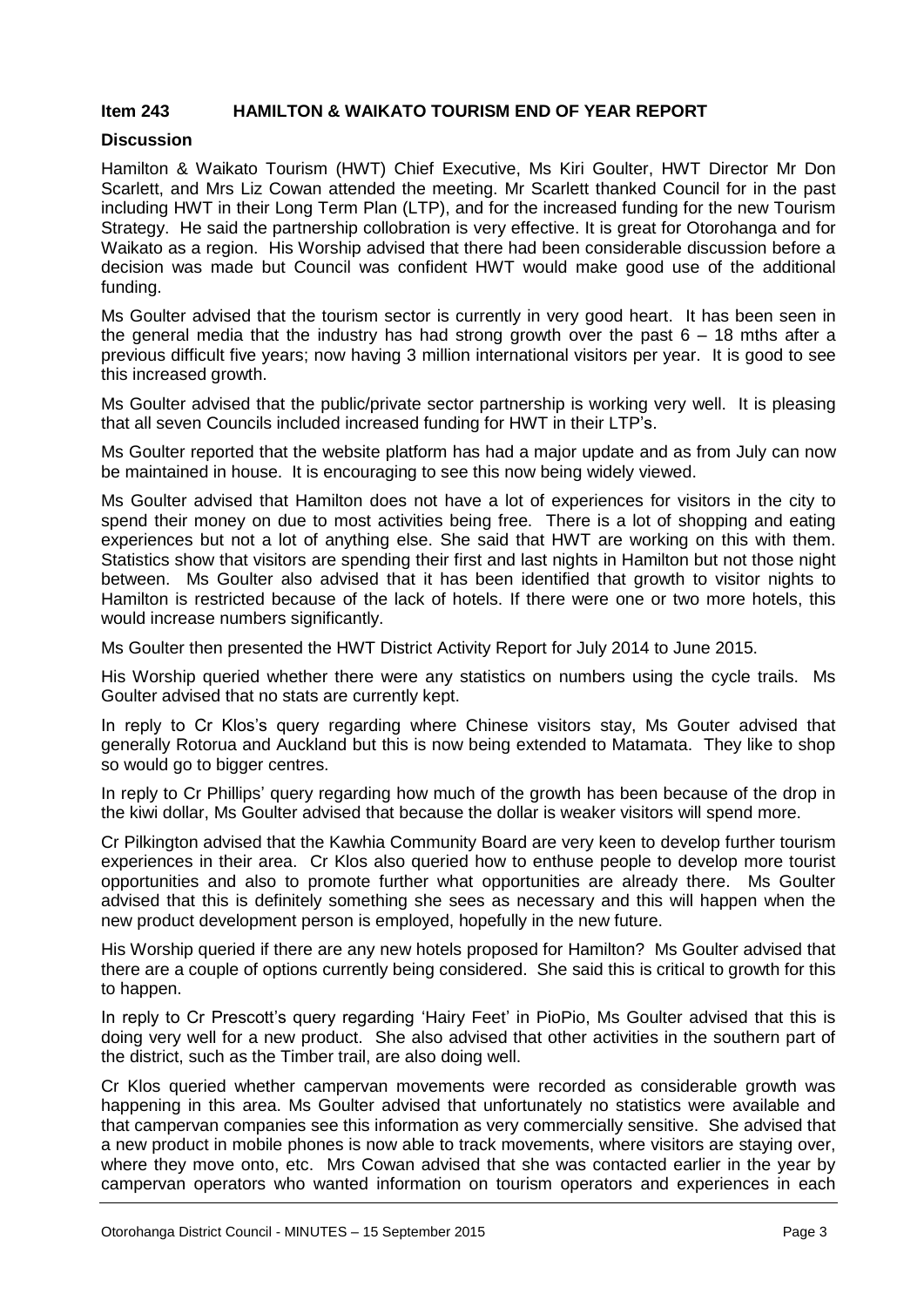region to put on tablets in each campervan. She said although this was a massive task she provided this information, with accompanying GIS coordinates.

Cr Pilkington acknowledged the huge task Mrs Cowan had undertaken for this and thanked her for undertaking this task.

His Worship thanked Ms Goulter and Mr Scarlett for attending the meeting and presenting their report.

#### **Resolved**

That the Hamilton & Waikato Tourism report be received.

#### **Cr Pilkington / Cr Johnson**

#### **LUNCHEON ADJOURNMENT**

Council adjourned for lunch at 12.55pm and reconvened at 1.26pm.

#### **Item 242 BUILDING (EARTHQUAKE PRONE BUILDINGS) AMENDMENT BILL**

#### **Discussion**

The Environmental Services Manager presented his report on the Building (Earthquake Prone Buildings) Amendment Bill.

His Worship queried whether Otorohanga would be low or medium risk. The Environmental Services Manager advised that on prelimiary discussions it was expected to be low risk. He reported that Council has an Earthquake Prone Building Policy in place which will have to be rescinded once this Bill comes into effect. Buildings that fall into the 'At Risk' assessment category, especially Council owned or public buildings, will require a Building Assessment.

Cr Pilkington queried whether Council can introduce policy that has tighter timeframes than National policy. The Environmental Services Manager advised that Council could state less time if it chose but the policy would be subject to the Special Consultative Policy.

His Worship expressed the opinion that if with 35-plus years to have work completed in, it is more likely necessary work will be completed as part of normal maintenance. He said new legislation is not as onerous as was initially expected.

Cr Klos asked if Council would introduce a register of buildings and would put aside funds to assist with upgrades. The Environmental Services Manager advised that it is likely there would be annual reporting to the Minister. If after two years a Council did not have any buildings listed on the National Register, questions will be asked.

In reply to Cr Pilkington's query whether there is any value in doing assessments when the methodology criteria has not yet to been set, the Environmental Services Manager reported that the basis of the assessment methodology is already in place however, it will be necessary to wait until the final detail is confirmed by regulation.

In reply to Cr Tindle's query regarding providing an update of the legislation in layman's terms to the community, the Environmental Services Manager advised that it is only days away from the final reading of the Bill, Council will then circulate any relevant press release or other information from the Minister for Housing.

#### **Resolved**

That the report on the Building (Earthquake prone buildings) Amendment Bill from the Environmental Services Manager be received.

#### **Cr Prescott / Cr Tindle**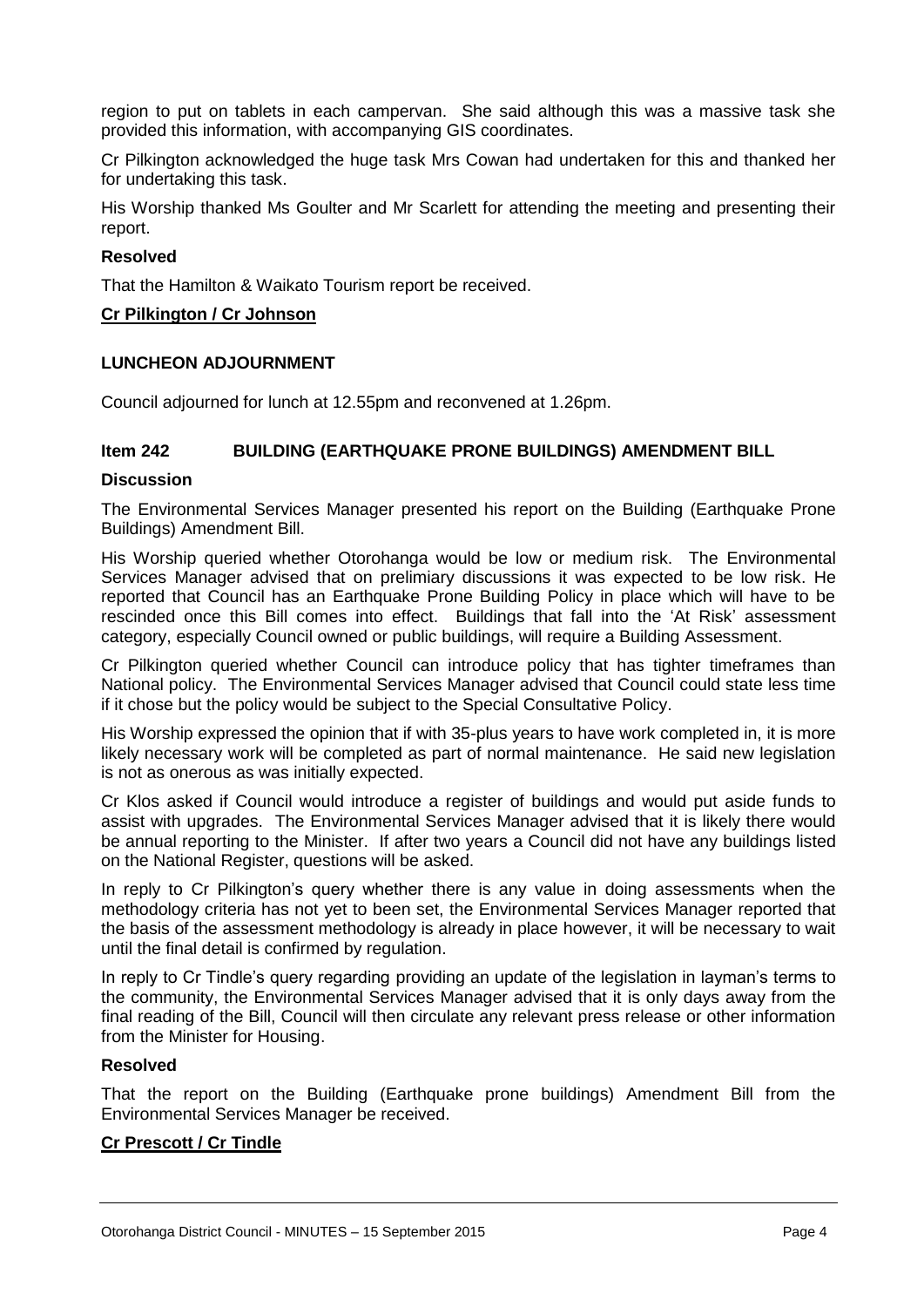#### **Item 244 APPLICATION FOR TEMPORARY ROAD CLOSURE – HAMILTON CAR CLUB – KAIMANGO ROAD RALLY SPRINT**

#### **Discussion**

Cr Pilkington queried whether consultation would be undertaken with the whole of Kaimango Rd and not just the affected section as the closure would also affect those trying to travel north. It was agreed that Cr Pilkington and the Engineering Manager would determine the area to be consulted.

#### **Resolved**

That approval be granted for the following road closure:

| Purpose: | Kaimango Road Rally Sprint |
|----------|----------------------------|
|          |                            |

Date: Saturday, 21 November 2015

Details of Closure: **Kaimango Road** – Start at 91 Kaimango Road and travels approximately 6.9 Kilometres to 810 Kaimango Road and the intersection of Honikiwi Road

> **Period of Proposed Closure**: 8.30am to 5.00pm (or earlier opening)

With the following conditions imposed:

- 1. Persons will be allowed through in the event of an emergency.
- 2. Hamilton Car Club is to pay an application fee of \$2,000.00 towards administration of the road closure and damage assessment to Otorohanga District Council.
- 3. Hamilton Car Club is to provide a bond or bank guarantee of \$2,000 no later than 10 working days prior to the event. The bond is based on \$2,000 per road per day and is applicable to unsealed roads only.
- 4. Hamilton Car Club is to pay for all advertising costs in appropriate newspapers. Public notice advertisements are to be published in the Waitomo News.
- 5. Hamilton Car Club is responsible for obtaining public liability insurance (and paying the cost thereof) to a minimum value of \$2,000,000. This is required to indemnify Council against any damage to property or persons as a result of rally activities during the road closure period.
- 6. Hamilton Car Club is to comply with the objection provisions contained in the Transport (Vehicular Traffic Road Closure) Regulations 1965.
- 7. Hamilton Car Club is to liaise, and provide evidence of liaison with all operators and businesses that may be affected by the road closures.
- 8. Hamilton Car Club is to consult with all residents of all properties on the roads intending to be closed and also residents on roads connecting with the roads intending to be closed, including any no exit roads. Two mail drops to residents are also to be carried out. All initial mail drops to residents are to be approved by Council staff before distribution commences. The subsequent mail drop is to be completed no later than ten full days before the proposed closures.
- 9. Hamilton Car Club is solely responsible for signposting and policing of the roads to be closed, to ensure that only vehicles connected with the event have access to the road closure areas. This includes arranging the delivery, erection and staffing of all road closure barriers and the removal thereof after closures. All gates and entranceways are to be taped and tape is to be removed thereafter.
- 10. Signs advising of the road closures are to be erected at the start and end of the closed portions of roads and on each intersecting road two weeks prior to the road closure. All signs are to be removed immediately after the closure. A Hamilton Car Club representative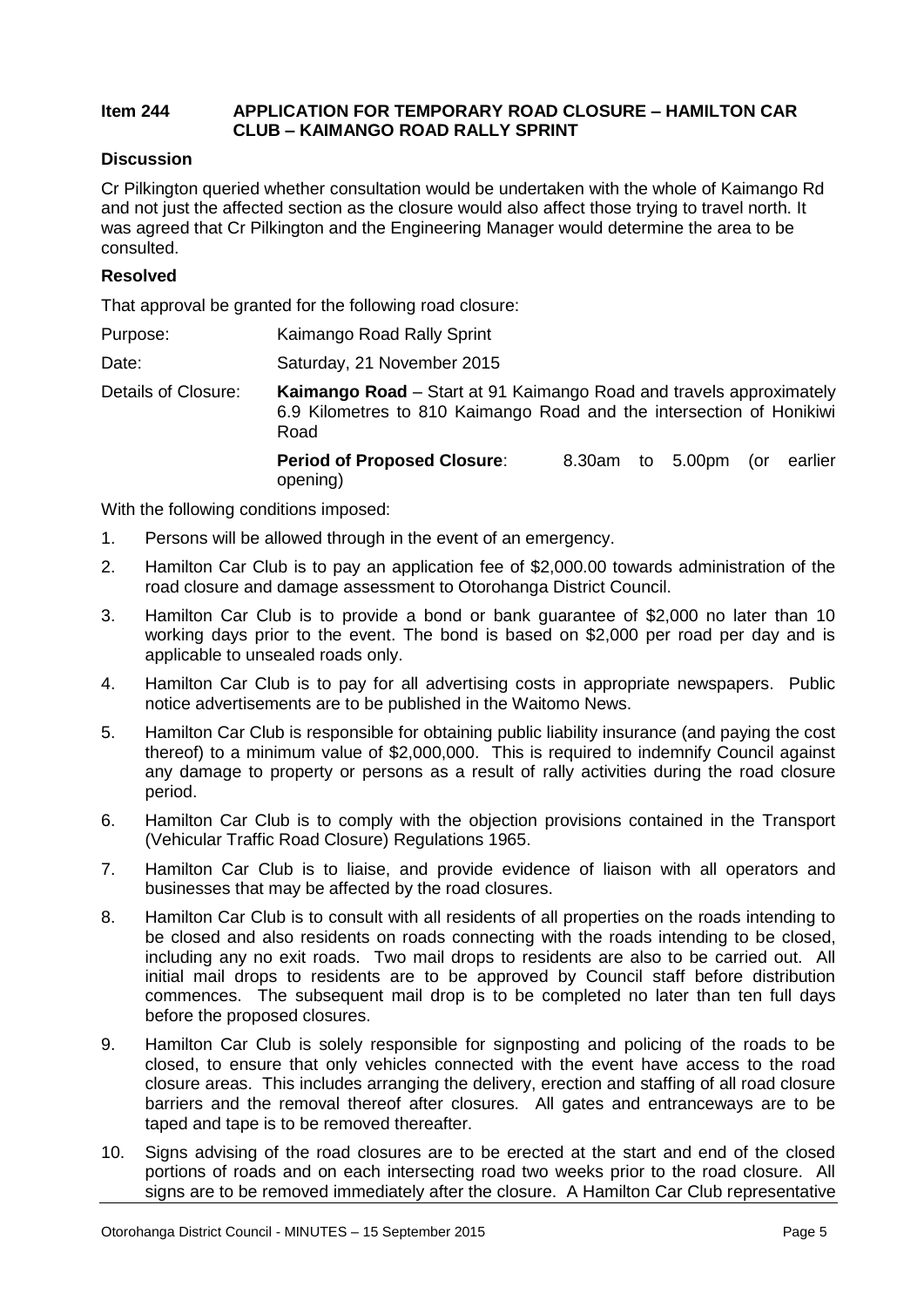is to meet with Council Engineering staff regarding the required signs format, size, location and quantity of signs for approval before they are manufactured and erected.

#### **Cr Johnson / Cr Prescott**

#### **Item 245 ODC MATTERS REFERRED FROM 18 AUGUST 2015**

#### **Discussion**

#### **RURAL HEALTH ALLIANCE**

Cr Prescott advised he still hasn't been able to follow this information up.

#### **AROHENA SCHOOL – ULTRA FAST BROADBAND**

Cr Klos reported that this is now completed. His Worship advised he raised this with local MP Barbara Kuriger.

#### **BEE AWARE MONTH**

The Chief Executive advised that a garden was created last week and a sign advertising this garden is currently being made.

#### **MERRIN AVE BUILDING**

The Chief Executive reported that he is holding a meeting this Thursday evening to gauge interest in a MENZSHED operating from this building.

#### **RANGINUI RURAL WATER SUPPLY COMMITTEE – FUTURE OPTIONS FOR THE SCHEME**

The Engineering Manager advised it was a very complex situation with a lot of work involved to prepare this information but a meeting has now been scheduled with those involved in the Scheme.

#### **FOOD ACT 2014 IMPLEMENTATION - TRANSLATION SERVICES**

The Environmental Services Manager reported that it was unlikely translation services will be available outside the main centres and the onus goes back to the applicant. He said however, Council would do whatever it can to assist applicants. Food Control Templates and other language versions will be available.

#### **GENERAL**

#### **WAIPA CATCHMENT SUBCOMMITTEE MEETING**

Cr Johnson reported he had attended a recent meeting. He advised that he is unable to attend the Waikato/Waipa River Restoration Strategy Waipa Hui on Friday 18 September at the Te Awamutu Bible Chapel, 12.30-3.30pm and asked if someone was available to attend on his behalf.

#### **BEATTIE HOME**

Cr Johnson reported that an application had been made to Trust Waikato for \$100,000 for the Beattie Home extension project however, a \$300,000 grant was received. This has made a substantial impact on fundraising and less will now have to be borrowed. Cr Johnson reported that a sod turning ceremony took place last week and building has now commenced, with completion expected early in 2016.

Cr Pilkington advised the ceremony was a wonderful acknowledgement of the volunteers involved with the project.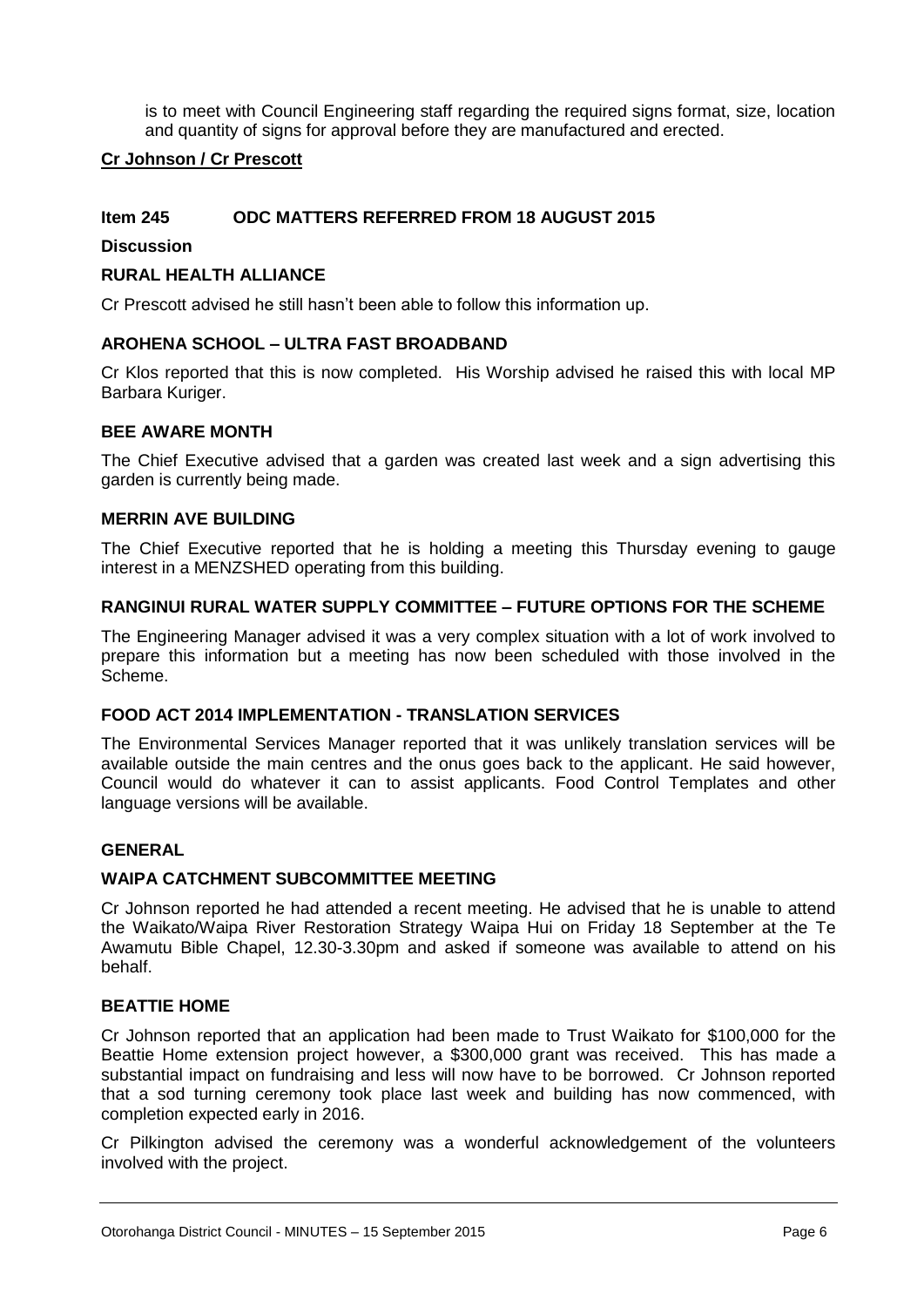#### **FLOODING – OTEWA ROAD PUMP STATION**

In reply to Cr Prescott's query regarding a safety fenced off area by the Otewa Road Pump Station on the Stopbank, the Engineering Manager advised a sink hole has appeared. He said it is believed that when the river level rises that water is flowing back up the pipe. The Engineering Manager said he believed the pipe had non-return valves installed which may not be working. He reported that when the pipe was opened, water could be seen flowing in the opposite direction. The Chief Executive said it appeared the pipe joints have failed, and that water from the pump station is jetting out quite strongly from the pipe causing the surrounding area to erode. He reported one of the problems could be that the outlet has collapsed. He said the pipe has two non-return valves with one at the pump station so there is no risk to the town of back flow into the pump station. The Chief Executive reported that it had already been identified that remedial work was needed and money has been budgeted for this. In reply to Cr Phillips' query regarding what type of pipes they are, the Engineering Manager advised they were concrete pipes and it appears no rubber rings may have been installed or they had perished. The Environmental Services Manager advised that it is located on old river bed and is over 60 years old. The Chief Executive advised it is the least critical of the pump stations.

#### **CIVIL DEFENCE**

Cr Prescott reported he had attended a recent Civil Defence training meeting from 10.30am to 4.00pm.

#### **RATEPAYER COMMENTS**

Cr Prescott advised that a ratepayer had recently contacted him and wanted to attend a Council meeting to raise a number of matters including Council's vehicle fleet, private use of Council vehicles, and the current number of staff. He advised that, after discussion with various Council staff, the ratepayer decided he now did not need to attend a Council meeting.

#### **OTOROHANGA POUND**

Cr Prescott queried why the proposed improvements at the Pound had not been completed. The Environmental Services Manager advised that Council is in negotiations with land owners behind Pound which need to be completed before improvements can be undertaken.

#### **FORMER STAFF MEMBER – MR HUGH BUTTON**

Cr Tindle reported that former staff member Mr Hugh 'Tuffy' Button had passed away last weekend. He requested that Council acknowledge Mr Button. The Chief Executive advised that Mr Button had been employed by Council for 43 years and was a well respected member of staff. He said that flowers and a card would be sent to Mr Button's family.

#### **WAIPA RIVER IMPROVEMENTS**

Cr Phillips reported that improvements to the Waipa river from above the weir to Toa's Bridge are continuing to take place with crack willows being removed and replaced. He advised that Mrs Rosemary Davidson challenged the Waikato Regional Council regarding replacement species and received \$300,000 for native plantings. He requested that Mrs Davidson be acknowledged for her effort.

#### **HEALTH & SAFETY LEGISLATION CHANGES**

In reply to Cr Phillips' query on Health & Safety Legislation changes, the Chief Executive reported that Council is currently taking steps to put new process in place.

#### **SUPPORT HOUSE**

Cr Phillips reported that the Support House groups have software and computers that are over nine years old and that the various groups are all operating different systems which are not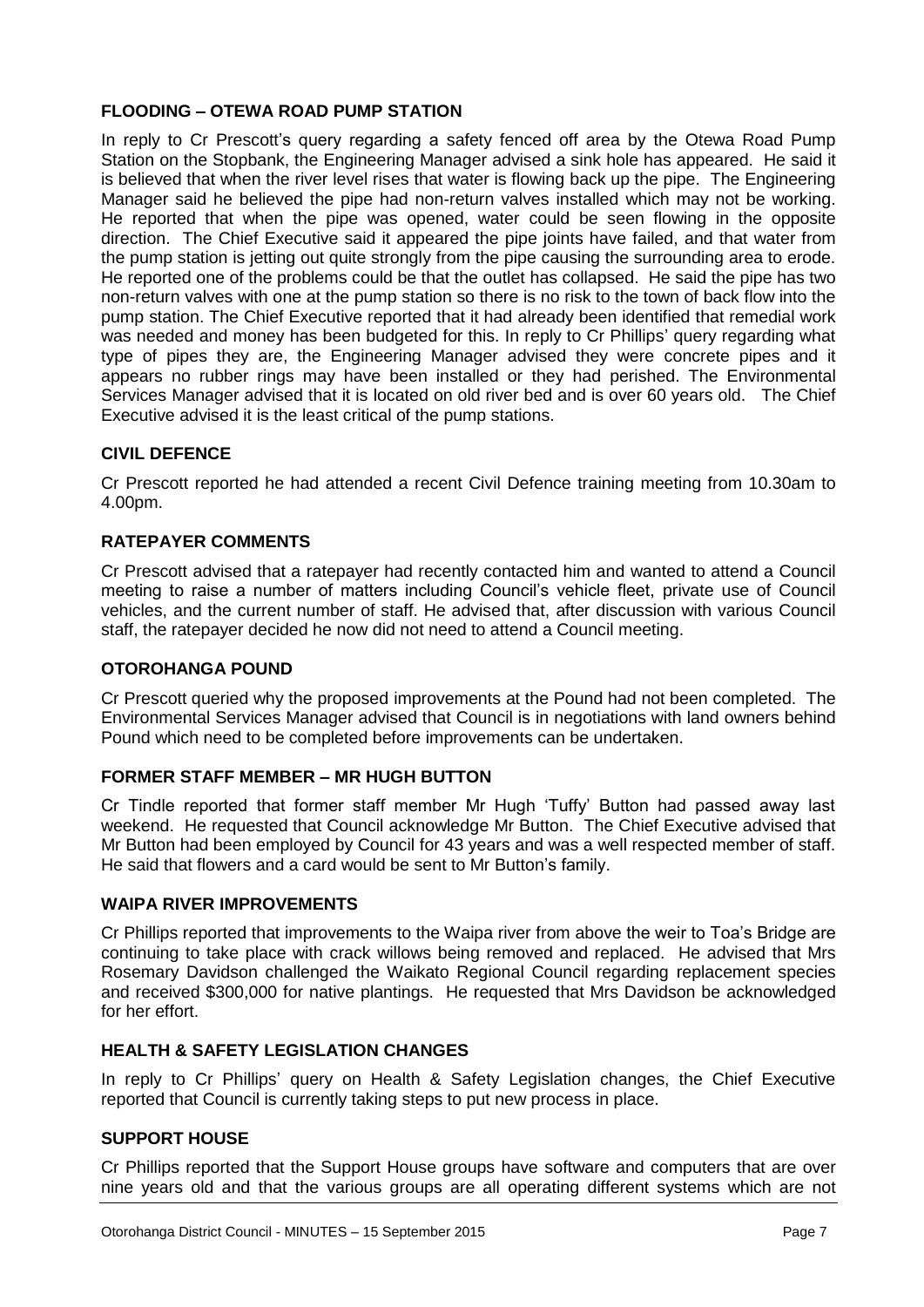compatible. He queried whether Council could offer any assistance. The Chief Executive advised that when Council upgrades its computers they could look at donating these to the Support House groups.

#### **WAIKATO REGIONAL AIRPORT**

Cr Pilkington reported on her attendance, along with the Chief Executive, at a Shareholders Update meeting on 2 September where it was reported that the airport is currently in a good position. It was reported that there is ongoing dialogue with Jet Star despite the recent announcement and that Kiwi Regional Airlines took delivery of their first plane last week and have good forward reservations.

#### **SOUTH WAIKATO REGIONAL SPEECH FINALS**

Cr Pilkington reported that she had helped judge the recent finals held at the Otorohanga South School. She said it was very heartening to see our youth performing so well.

Council's Engineering Manager, who was also a judge, echoed Cr Pilkington's comments this this was a great event.

#### **WEST COAST ZONE SUB-COMMITTEE**

Cr Pilkington advised she had recently attended a meeting. She reported there are issues they are attempting to resolve.

#### **DISTRICT ENTRY SIGNS**

Cr Klos thanked staff for erecting the signs in her ward.

#### **TYRE STORAGE**

Cr Klos advised that the tyre storage land is currently covered in bright yellow gorse. The Chief Executive undertook to communicate with the landowner.

#### **COUNCIL CHAMBER CHAIRS**

Cr Klos queried when the chairs were to be replaced. The Chief Executive advised that the Governance Supervisor had been working on this and a budget allocation was in place for the current year.

#### **TE AWAMUTU BIRTHING CENTRE**

Cr Williams advised that the centre opened last Saturday and was now in full use. She expressed the opinion that this is a great asset for the region.

#### **DISTRICT SPORTS COORDINATOR**

Cr Williams queried where it was at appointing a new Coordinator. His Worship advised that the Chief Executive is holding a meeting next week with local sporting groups to ascertain their needs before he can go back to Sport Waikato which more of a proposal for the role.

#### **SPORTS AWARDS**

In reply to Cr Williams' query regarding whether or not the Awards will be going ahead this year, His Worship said he was uncertain about this but it was unlikely due to not having a Coordinator.

#### **WAIPA NETWORKS POWERLINES**

Cr Williams said that she understood that some of the photos of the proposed power lines were quite misleading. The Environmental Services Manager said that Waipa Networks were building exactly what they have applied for based on the evidence they provided at the hearing.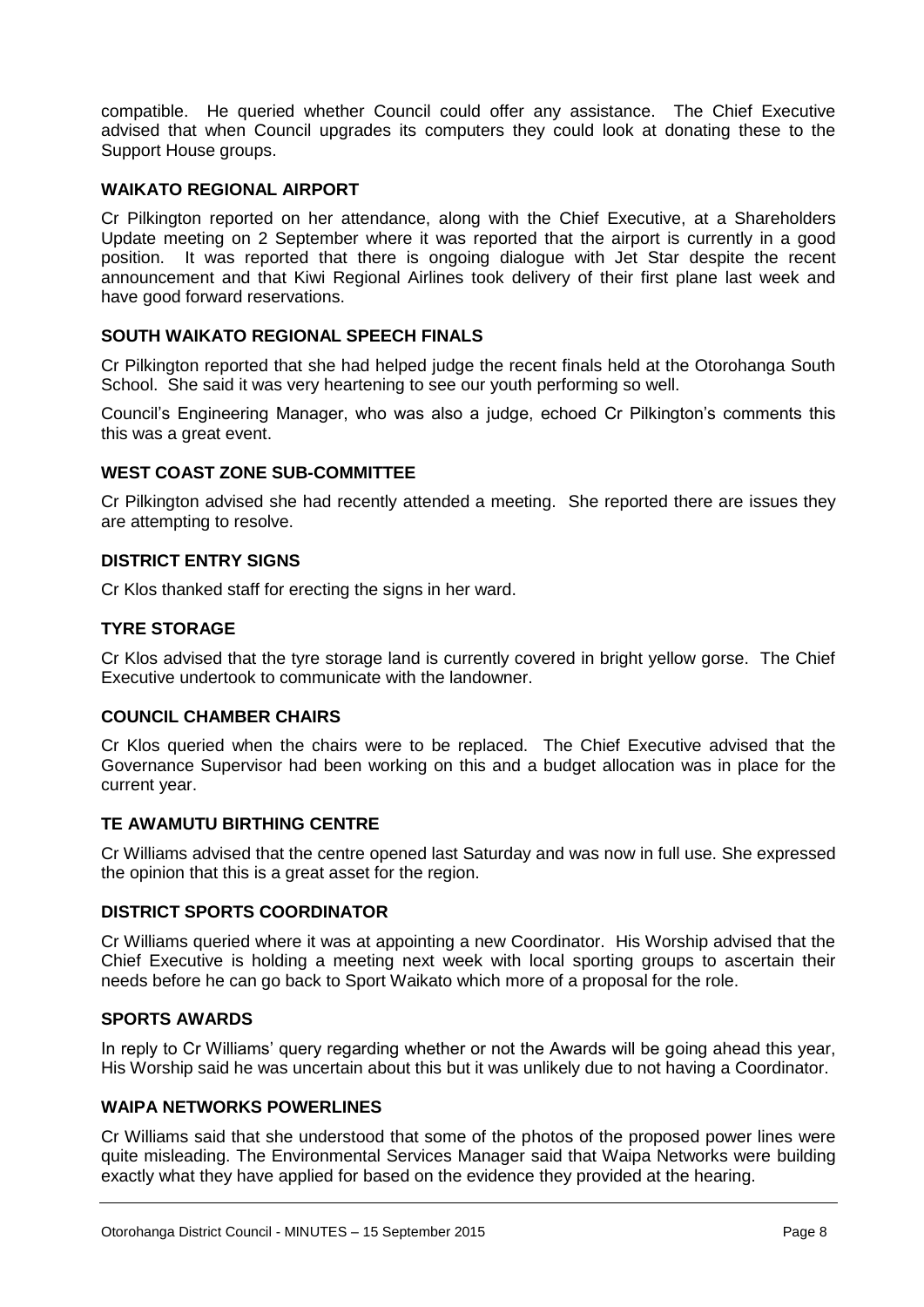#### **WANGANUI FLOODS**

The Environmental Services Manager reported that Wanganui has declared a state emergency six times since the 1980's so they are very experienced in flooding emergencies. However, in this instance, he said they only had half the time they would normally have to issue warnings because of the intensity of the rainfall and the rain didn't fall in the headwaters but half way down the river on what was already saturated land. He further advised that Wanganui would be a good example for our Council to learn from.

In reply to Cr Phillips query regarding installation of manual monitoring points on the Waipa River, the Chief Executive advised that this matter has not been advanced.

His Worship reported on the following -

- **Civil Defence Media Training** attended on 25 August.
- **North King Country Development Trust** attended on Cr Phillips' behalf. His Worship advised it was good to see how applications are put together.
- **Otorohanga CAB AGM** attended on 20 August. His Worship said he applauded the volunteers as they do a very admirable job and reported he put in his Mayoral Column that more volunteers are needed.
- **Mayors Taskforce for Jobs** His Worship advised that there are many different youth initiative happening around the country and that a lot of young people are shifting between districts to where there are more job opportunities, ie Kawerau to Tauranga, Dunedin to Clutha.
- **Otorohanga College Hostel**. His Worship reported that he met with local MP's Barbara Kuriger and Nanaia Mahuta on 28 August to discuss the College's need for more hostel space and the urgent need for funding. His Worship reported that he is wanting to meet with the College as it appears that due to the amount of funding needed the hostel extension has been put in the too hard basket.
- **Bee Friendly Gardens** His Worship advised he visited two schools on 9 September, Kio Kio Primary and Hopscotch Pre-school, to speak to the pupils about the importance of bees and to deliver packets of seeds so they can grow their own Bee Friendly Garden.
- **Connect Waikato** attended a meeting on 10 September. His Worship advised it was good to see groups of businesses collaborating.
- **Spatial Plan** attended yesterday. His Worship reported that finally progress is being made. He advised that the committee is now being chaired by Ken Tremain and is now working with the National Infrastructure Plan
- **Tihiroa Café** His Worship reported that this new café is opening tomorrow.

#### **HEALTH & SAFETY NEW RESPONSIBILITIES**

The Chief Executive advised that Waikato LASS are providing training opportunities for Council's to better understand their new Health & Safety responsibilities. He said both elected members and staff will be encouraged to attend. The Chief Executive said he would forward information to elected members and requested elected members to advise Council's Executive Assistant if they wished to attend.

#### **SIGN IN BOOK**

The Chief Executive advised, following the recent fire alarm, elected members are now being asked to sign in at the front counter when they attend meetings so that a proper attendance register is available.